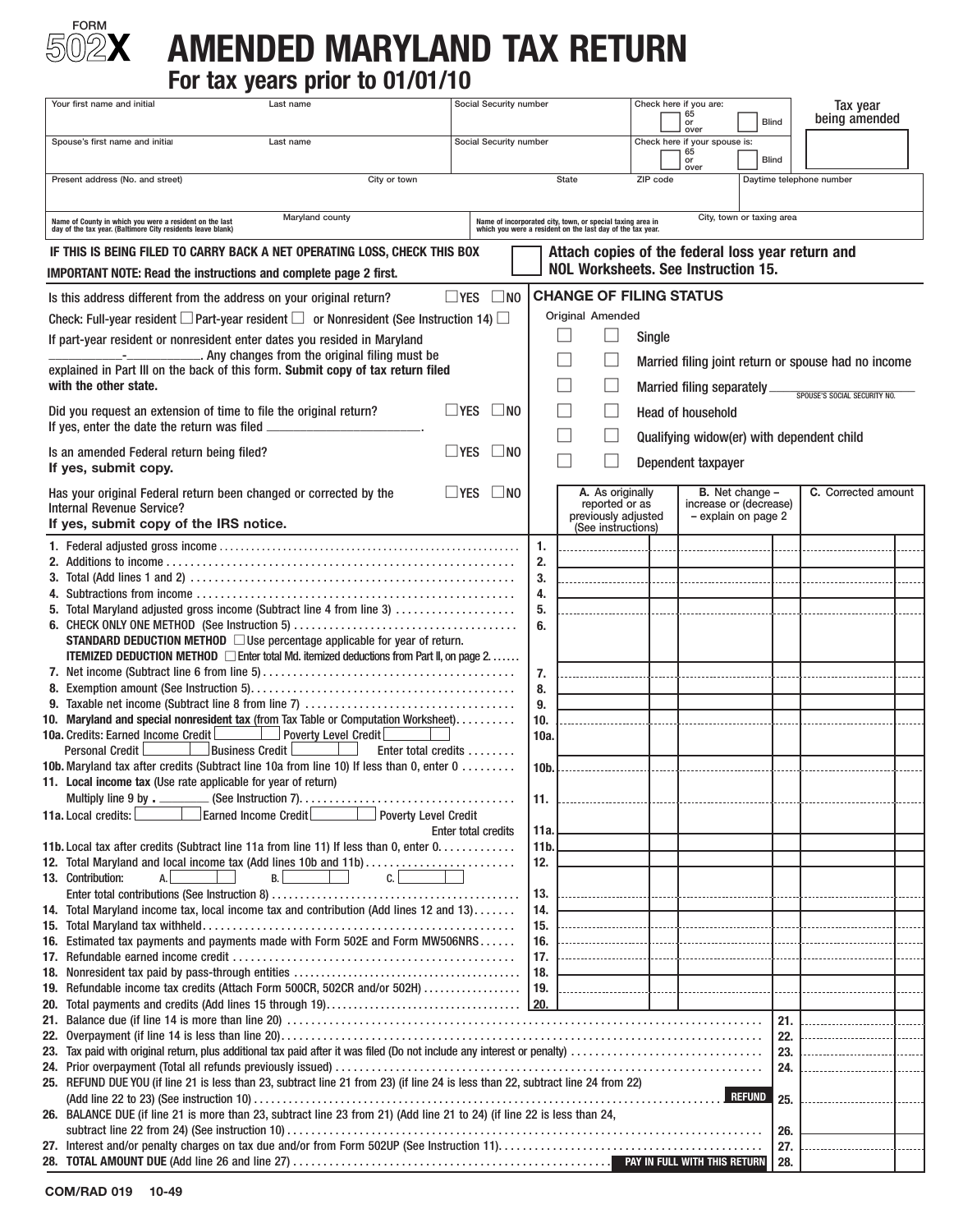### **MARYLAND FORM 502X, Page 2**

 **I. INCOME AND ADJUSTMENTS TO INCOME:** You must complete the following using the amounts from your federal income tax return. If there are no changes to the amounts claimed on your original Maryland return, check here  $\Box$  and complete Column A and line 17 of Column C.

| <b>INCOME AND ADJUSTMENTS INFORMATION</b><br>(See Instruction 4)          | A. As originally<br>reported or as<br>previously adjusted | <b>B.</b> Net increase<br>or (decrease) | C. Corrected amount |  |  |
|---------------------------------------------------------------------------|-----------------------------------------------------------|-----------------------------------------|---------------------|--|--|
|                                                                           |                                                           |                                         |                     |  |  |
|                                                                           |                                                           |                                         |                     |  |  |
|                                                                           |                                                           |                                         |                     |  |  |
|                                                                           |                                                           |                                         |                     |  |  |
|                                                                           |                                                           |                                         |                     |  |  |
|                                                                           |                                                           |                                         |                     |  |  |
|                                                                           |                                                           |                                         |                     |  |  |
|                                                                           |                                                           |                                         |                     |  |  |
|                                                                           |                                                           |                                         |                     |  |  |
|                                                                           |                                                           |                                         |                     |  |  |
|                                                                           |                                                           |                                         |                     |  |  |
|                                                                           |                                                           |                                         |                     |  |  |
|                                                                           |                                                           |                                         |                     |  |  |
|                                                                           |                                                           |                                         |                     |  |  |
|                                                                           |                                                           |                                         |                     |  |  |
|                                                                           |                                                           |                                         |                     |  |  |
| 17. Adjusted gross income (Subtract line 16 from 15) (Enter on page 1, in |                                                           |                                         |                     |  |  |

**II. ITEMIZED DEDUCTIONS:** If you itemized deductions on your Maryland return, you must complete the following. If there are no changes to the amounts claimed on your original Maryland return, check here  $\Box$  and complete Column A and line 11 of Column C.

|                                                                                              | A. As originally<br>previously adjusted | <b>B.</b> Net increase<br>or (decrease) | <b>C.</b> Corrected amount |  |  |  |
|----------------------------------------------------------------------------------------------|-----------------------------------------|-----------------------------------------|----------------------------|--|--|--|
|                                                                                              |                                         |                                         |                            |  |  |  |
|                                                                                              |                                         |                                         |                            |  |  |  |
|                                                                                              |                                         |                                         |                            |  |  |  |
|                                                                                              |                                         |                                         |                            |  |  |  |
|                                                                                              |                                         |                                         |                            |  |  |  |
|                                                                                              |                                         |                                         |                            |  |  |  |
| 7. Enter total itemized deductions from federal Schedule A (will not be equal to             |                                         |                                         |                            |  |  |  |
| 8. Enter state and local income taxes included on line 2 or from worksheet                   |                                         |                                         |                            |  |  |  |
|                                                                                              |                                         |                                         |                            |  |  |  |
| <b>10.</b> Less deductions during period of nonresident status (See Instructions 13 & 14) 10 |                                         |                                         |                            |  |  |  |
| 11. Total Maryland deductions (Subtract line 10 from line 9) (Enter on page 1,               |                                         |                                         |                            |  |  |  |

Under penalties of perjury, I declare that I have examined this return, including accompanying schedules and statements, and to the best of my knowledge and belief Make checks payable and mail to:<br>it is true, correct and c

**COMPTROLLER OF MARYLAND**<br>It is recommended that you write your Social Security number on your check<br>in blue or black ink.

| Your signature |  |  |  |  |  |  |  |  |  |  |  |  |  |  |  |  |  |  |  |
|----------------|--|--|--|--|--|--|--|--|--|--|--|--|--|--|--|--|--|--|--|

Date Signature of preparer other than taxpayer Preparer's SSN or PTIN (Required by Law)

Spouse's signature and the Date Address and telephone number of preparer

**III. EXPLANATION OF CHANGES TO INCOME, DEDUCTIONS AND CREDITS:** Enter the line number from page 1 for each item you are changing and give the reason for each change. Attach any required supporting forms and schedules for items changed.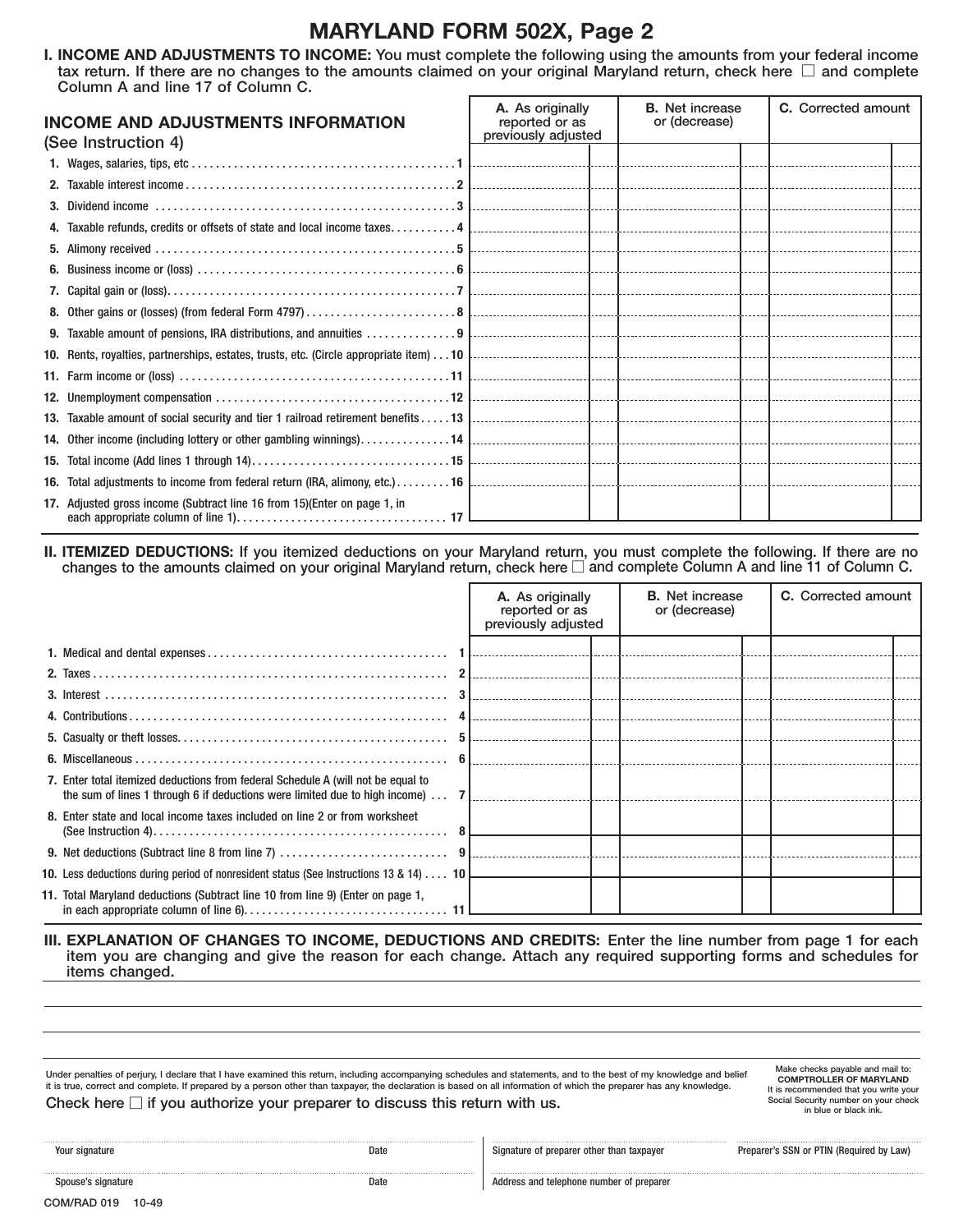### **MARYLAND AMENDED INCOME TAX RETURN**  FORM 502X **EXAMPLE AX RETURN INSTRUCTIONS**

### **For tax years prior to 01/01/2010**

# **IMPORTANT NOTES**

 you to complete an amended return for tax years  $\int$ The instructions included here should enable beginning 2006 thru 2009. If you must amend a tax year prior to 2006, you should obtain an amended return and tax booklet for the year you wish to amend so that you will have the proper instructions and rates. Nonresidents, see Instruction 14 to determine which form to file.

Changes made as part of an amended return are subject to audit for up to three years from the date that the amended return is filed.

#### **WHEN AND WHERE TO FILE**

Generally, Form 502X must be filed within three years from the date the original return was due (including extensions) or filed. The following exceptions apply.

- • A claim filed after three years, but within two years from the time the tax was paid is limited to the amount paid within the two years immediately before filing the claim.
- • A claim for refund based on a federal net operating loss carryback must be filed within 3 years after the due date (including extensions) of the return for the tax year of the net operating loss.
- • A claim for refund resulting from a credit for taxes paid to another state must be filed within one year of the date of the final notification by the other state that income tax is due.
- • If the claim for refund or credit for overpayment resulted from a final determination made by an administrative board or an appeal of a decision of an administrative board, that is more than three years from the date of filing the return or more than two years from the time the tax was paid, the claim for refund must be filed within one year of the date of the final decision of the administrative board or final decision of the highest court to which an appeal of the administrative board is taken.
- • If the Internal Revenue Service issues a final determination of adjustments that would result in a decrease to Maryland taxable income, file Form 502X within one year after the final

adjustment report or the final court decision if appealed.

 • If the Internal Revenue Service issued a final determination of adjustments that would result in an increase to Maryland taxable income, file Form 502X within ninety days after the final determination.

**Do not file an amended return until sufficient time has passed to allow the original return to be processed. For current year returns, allow at least six weeks.** Please note that no refund for less than \$1.00 will be issued.

The amended return must be filed with the Comptroller of Maryland, Revenue Administration Division, Annapolis, Maryland 21411-0001.

For more information regarding refund limitations, see Administrative Release 20.

#### **PROTECTIVE CLAIMS**

 AND WHERE TO FILE. The Comptroller may A protective claim is a claim for a specific amount of refund filed on an amended return with a request that the Comptroller delay acting on the refund request. The claim for refund may not be based on a federal audit. The delay requested must be due to a pending decision by a state or federal court which will affect the outcome of the refund, or for reasonable cause. The protective claim must be filed in accordance with the limitations outlined in the section WHEN accept or reject a protective claim. If rejected, the taxpayer will be informed of a right to a hearing. We cannot accept a protective claim unless an original return has been filed.

#### **PENALTIES**

There are severe penalties for failing to file a tax return, failing to pay any tax when due, filing false or fraudulent returns or making a false certification. The penalties include criminal fines, imprisonment and a penalty on your taxes. In addition, interest is charged on amounts not paid when due.

 To collect unpaid taxes, the Comptroller is directed to enter liens against the salary, wages or property of delinquent taxpayers.

#### **PRIVACY ACT INFORMATION**

 The Revenue Administration Division requests information on tax returns to administer the income tax laws of Maryland, including determination and collection of correct taxes. If you fail to provide all or part of the requested information, the exemptions, exclusions, credits, deductions or adjustments may be disallowed and you may owe more tax. In addition, the law provides penalties for failing to supply information required by law or regulations.

You may look at any records held by the Revenue Administration Division which contain personal information about you. You may inspect such records, and you have certain rights to amend or correct them.

As authorized by law, information furnished to the Revenue Administration Division may be given to the United States Internal Revenue Service, a proper official of any state that exchanges tax information with Maryland and to an officer of this state having a right to the information in that officer's official capacity. The information may also be obtained with a proper legislative or judicial order.

#### **USE OF FEDERAL RETURN**

Most changes to your federal return will result in changes on your Maryland return and you will need the information from your federal amendment to complete your Maryland amended return. Therefore, complete your federal return first. Maryland law requires that your income and deductions be entered on your Maryland return exactly as they were reported on your federal return. However, all items reported on your Maryland return are subject to verification, audit and revision by the Maryland Comptroller's Office.

**If you are amending your federal return, attach a photocopy of the federal Form 1040X and any revised schedules to your Maryland Form 502X.** If your tax has been increased by the Internal Revenue Service, you must report this increase to the Maryland Revenue Administration Division within ninety (90) days from the final IRS determination.

# **SPECIFIC INSTRUCTIONS**

NAME, ADDRESS AND YEAR INFORMATION. Enter the year, Social Security number, correct name and current address in the the correct county, city or taxing area for the last day of the tax yea **let be sure to answer "Yes"** to the first question. **NAME, ADDRESS AND YEAR INFORMATION.** Enter the year, Social Security number, correct name and current address in the boxes. Be sure to check the appropriate box if you or your spouse are 65 or over or blind on the last da **the correct county, city or taxing area for the last day of the tax year being amended. If your address is different from the address on** 

□ **your original filing in Part III on the back of Form 502X.**  QUESTIONS. Answer all of the questions and attach copies of any federal notices, amended forms and schedules. If you have<br>
vour original filing in Part III on the back of Form 502X.<br>
vour original filing in Part III on the

**3 FILING STATUS.** Enter the filing status you used on your original return and show any change of filing status. Your filing status <br> **3** should correspond to the filing status used on your federal return. **should correspond to the filing status used on your federal return.** 

Generally,

filing joint to married filing separately after the ing status to or from married filing joint requires explanation in Part III on the back of Form 502X.

original due date of the return. Any change in fil- the signature of both spouses. Enter a complete

### **4** TURN THE FORM OVER AND COMPLETE PAGE 2.

## □ **PART I - Page 2**

Enter your original or previously adjusted amounts of income in Column A. Enter any increase (or decrease) in Column B and enter the corrected amounts in Column C. If you are not making any changes to your income as

previously reported, complete Column A only and enter the total on line 17 of Column C.

#### **PART II - Page 2**

If you itemized deductions, enter your original or previously adjusted amounts in Column A. Enter any increase (or decrease) in Column B and enter the corrected amounts in Column C. If you are not making any changes to your deductions as previously reported, complete Column A only and enter the total on line 11 of Column C.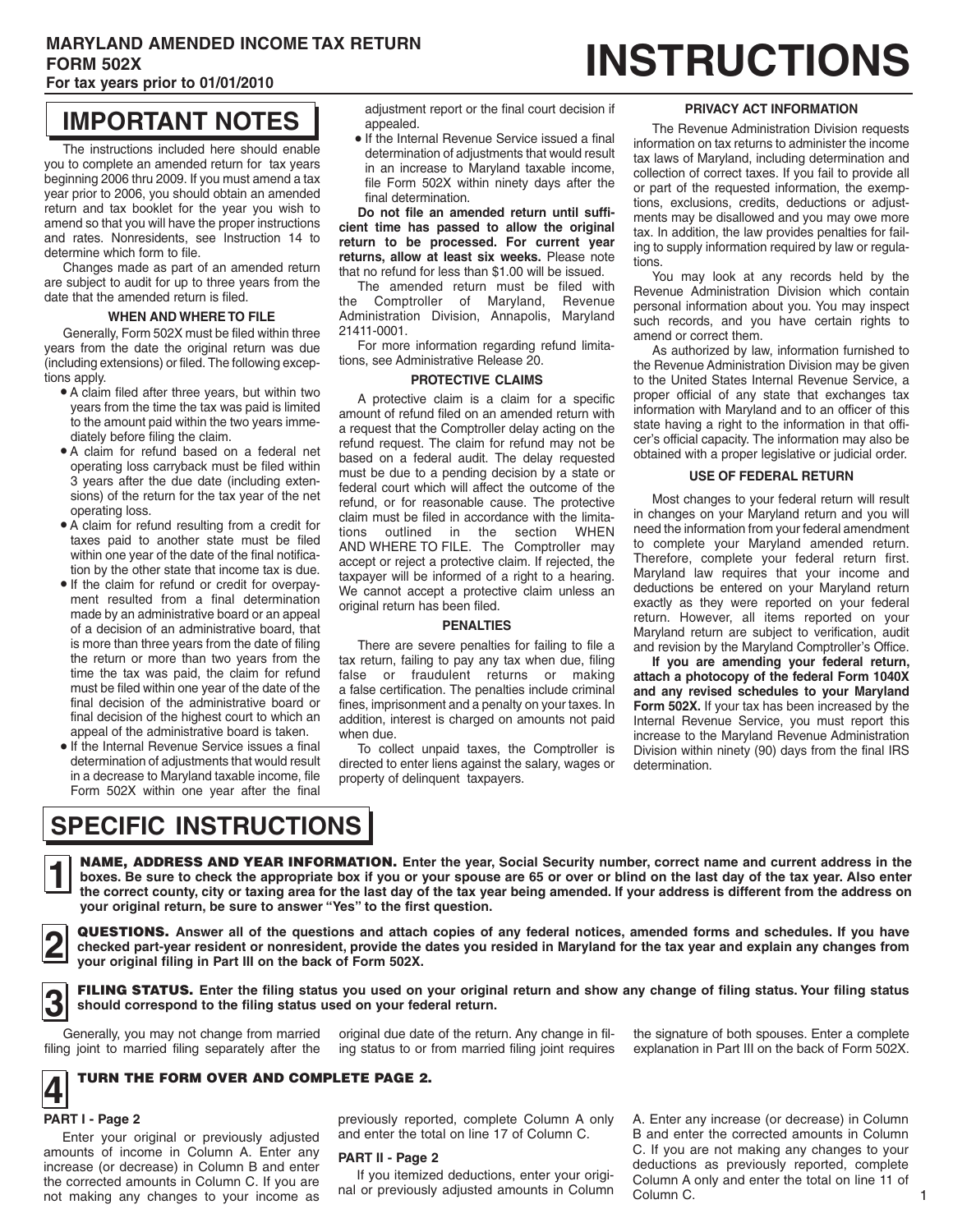**NOTE:** Certain high-income taxpayers are required to reduce their federal itemized deductions. If you had to reduce your total federal itemized deductions, enter the limited amount from the federal Schedule A on line 7. Use the worksheet found in the Maryland tax booklet for the tax year of the amended return to determine the proper amount to subtract as state and local

# NOW COMPLETE THE FRONT OF FORM 502X.

return as originally filed or as previously adjust-

In Column B, enter the net increase or net decrease for each line you are changing. Show

### **5** FIGURE YOUR MARYLAND AND SPECIAL NONRESIDENT TAX.<br>LINE 1 – Income and adjustments from LINE 6 – Method of computation **LINE 1 – Income and adjustments from**

 federal amended return or as corrected by the IRS **FINE 1 – Income and adjustments from**<br>**federal return.** Copy the amounts from your and enter a complete explanation of the changes in Part III.

 **LINE 2 – Additions to income.** For decoupling and tax preference items and amounts to be added when credits are claimed, attach corrected 500CR. Enter an explanation of the changes in Maryland Form(s) 500DM, 502TP, 502CR or Part III.

 such as child care expenses, pension exclusion and your original return). Enter an explanation of the **LINE 4 – Subtractions from income.** Enter items other subtractions (shown in the instructions for changes in Part III and attach any corrected forms.

income taxes on line 8. Also, any amount deducted as contributions of Preservation and Conservation Easements for which a credit is claimed on Form 502CR must be included on line 8.

#### **PART III**

 nation of the changes being made on the Use this section to provide a detailed expla-

**COLUMNS A-C all decreases in parentheses.** Explain each In Column A, enter the amounts from your change in Part III of Form 502X and attach any<br>urn as originally filed or as previously adjust- related schedule or form. If you need more ed or amended.<br>
ed or amended.<br>
In Column B, enter the net increase or net attached statement.

#### **LINE 6 – Method of computation.**

 **Standard deduction method.** The standard deduction is 15% of the Maryland adjusted gross income with the following minimums and maximums.

Filing Status Single Married filing separately Dependent taxpayer Filing Status Married filing joint or spouse had no income Head of household Qualifying widow(er) with dependent child – Minimum of \$1,500 and maximum of \$2,000 – Minimum of \$3,000 and maximum of \$4,000

 **Itemized deduction method.** Check the box and enter your total Maryland itemized deductions.

amended return. A filing status change must be fully explained here. If this is a part-year or nonresident return, give the dates you resided in Maryland for the tax year.

Enter the line number from page 1 for each item you are changing and state the reason for the change. Be sure to attach any required schedules or forms.

For Column C, add the increase in Column B to the amount in Column A, or subtract the Column B decrease from Column A. For any item you do not change, enter the amount from Column A in Column C.

 **LINE 8 – Exemptions.** For years 2006 through Multiply exemptions for taxpayers 65 or over or blind by \$1,000. For tax years beginning in 2008, the personal exemption is \$3,200. This exemption is 2007, multiply all regular exemptions by \$2,400. partially reduced once the taxpayer's federal adjusted gross income exceeds \$100,000 (\$150,000 if filing Joint, Head of Household, or Qualifying Widow(er) with Dependent Child). If you are subject to this reduction, see the exemption chart in the applicable booklet.

 Maryland taxable income. Use the rate schedule below for the appropriate tax year. Nonresidents **LINE 10 – Computing the tax.** Line 9 will be your amending for tax years prior to 2008 should use Special Nonresident Tax Worksheet below.

#### Tax Year Beginning 2008 and 2009 **Tax rate schedule I Tax rate schedule II**

|                                                       |                                                                      |                                                                                          | (for taxpayers filing as Single, Married Filing Separately, or as Dependent<br>Taxpayers. This rate is also used for taxpayers filing as Fiduciaries.)                                                                                                                                                                                                                        | (for taxpayers filing Joint Returns, Head of Household,<br>or for Qualifying Widows/Widowers.) |                                                          |                                                                                       |                                                                                                                                                                                                                                                                                                                                                                               |  |  |  |  |  |  |
|-------------------------------------------------------|----------------------------------------------------------------------|------------------------------------------------------------------------------------------|-------------------------------------------------------------------------------------------------------------------------------------------------------------------------------------------------------------------------------------------------------------------------------------------------------------------------------------------------------------------------------|------------------------------------------------------------------------------------------------|----------------------------------------------------------|---------------------------------------------------------------------------------------|-------------------------------------------------------------------------------------------------------------------------------------------------------------------------------------------------------------------------------------------------------------------------------------------------------------------------------------------------------------------------------|--|--|--|--|--|--|
| Taxable Net Income is:<br><b>But Not Over</b><br>Over |                                                                      |                                                                                          | Maryland Tax is:                                                                                                                                                                                                                                                                                                                                                              | Over                                                                                           |                                                          | Taxable Net Income is:<br><b>But Not Over</b>                                         | <b>Maryland Tax is:</b>                                                                                                                                                                                                                                                                                                                                                       |  |  |  |  |  |  |
|                                                       | .000<br>2.000<br>3.000<br>150,000<br>300,000<br>500,000<br>1.000.000 | 1.000<br>0 \$<br>2.000<br>3.000<br>150,000<br>300.000<br>500,000<br>1.000.000<br>------- | 2% of the amount<br>\$20 plus 3% of the excess over \$1,000<br>\$50 plus 4% of the excess over \$2,000<br>\$90 plus 4.75% of the excess over \$3,000<br>\$7,072.50 plus 5% of the excess over \$150,000<br>\$14,572.50 plus 5.25% of the excess over \$300,000<br>\$25,072.50 plus 5.5% of the excess over \$500,000<br>\$52,572.50 plus 6.25% of the excess over \$1,000,000 | 1.000.000                                                                                      | 1.000<br>2.000<br>3.000<br>200,000<br>350,000<br>500.000 | 0S<br>.000<br>2.000<br>3.000<br>200,000<br>350,000<br>500,000<br>1.000.000<br>------- | 2% of the amount<br>\$20 plus 3% of the excess over \$1,000<br>\$50 plus 4% of the excess over \$2,000<br>\$90 plus 4.75% of the excess over \$3,000<br>\$9,447.50 plus 5% of the excess over \$200,000<br>\$16,947.50 plus 5.25% of the excess over \$350,000<br>\$24,822.50 plus 5.5% of the excess over \$500,000<br>\$52,322.50 plus 6.25% of the excess over \$1,000,000 |  |  |  |  |  |  |
|                                                       |                                                                      |                                                                                          |                                                                                                                                                                                                                                                                                                                                                                               |                                                                                                |                                                          |                                                                                       |                                                                                                                                                                                                                                                                                                                                                                               |  |  |  |  |  |  |

| Tax Rate Schedule (before 2008)                                                       |         |                                          |  |  |  |  |  |  |  |  |  |
|---------------------------------------------------------------------------------------|---------|------------------------------------------|--|--|--|--|--|--|--|--|--|
| If the amount on line 9 is:<br>At least                                               |         |                                          |  |  |  |  |  |  |  |  |  |
|                                                                                       | \$1,000 | 2% of the amount on line 9               |  |  |  |  |  |  |  |  |  |
| 1.000                                                                                 | 2.000   | \$20 plus 3% of excess over \$1,000      |  |  |  |  |  |  |  |  |  |
| 2.000                                                                                 | 3.000   | \$50 plus 4% of excess over \$2,000      |  |  |  |  |  |  |  |  |  |
| 3.000                                                                                 |         | \$90 plus 4.75% of excess over \$3,000   |  |  |  |  |  |  |  |  |  |
|                                                                                       |         | <b>SPECIAL NONRESIDENT TAX WORKSHEET</b> |  |  |  |  |  |  |  |  |  |
| 1. Taxable net income from line 9 of Form 502X                                        |         |                                          |  |  |  |  |  |  |  |  |  |
| 2. Maryland tax (from tax rate schedule above)                                        |         |                                          |  |  |  |  |  |  |  |  |  |
| 3. Special Nonresident tax rate in Instruction 7                                      |         |                                          |  |  |  |  |  |  |  |  |  |
| 4. Multiply line 1 by line 3.                                                         |         |                                          |  |  |  |  |  |  |  |  |  |
| 5. Special nonresident tax. Add lines 2 and 4. Enter here and on line 10 of Form 502X |         |                                          |  |  |  |  |  |  |  |  |  |

**6** EARNED INCOME CREDIT, POVERTY LEVEL CREDIT, CREDITS FOR INDIVIDUALS AND BUSINESS TAX CREDITS. Enter each credit being claimed in the appropriate box on line 10a. **each credit being claimed in the appropriate box on line 10a.** 

The You may claim a credit equal to one-half of your federal earned income credit on line 10a. If your federal earned income credit on line 10a. If credit. If you were a part-year resident or a non- 502CR and/or Form 500CR with appropriate you were a part-year resident or a nonresident, resident or setifications.

less than the poverty level guidelines. Please refer to the instructions and worksheet in the less than the poverty level guidelines. Please should be entered in the appropriate box on line see Instruction 9. to 5% of your earned income if your income is

you were a part-year resident or a nonresident, resident, you must prorate the poverty level documentation or certifications.

10a. If these amounts are different from the origi-

Maryland tax booklet to compute the allowable nal return, be sure to attach the completed Form

 you must prorate the earned income credit using credit using the Maryland income factor. See If the total credits on line 10a are greater than the Maryland income factor. See Instruction 13. Instruction 13. Instruction 13. the tax on line 10, enter zero on line 10b. The<br>You may also claim a credit on line 10a equal Personal income tax credits from Form 502CR cred Personal income tax credits from Form 502CR credits entered on line 10a are nonrefundable.<br>and business tax credits from Form 500CR For information concerning refundable credits,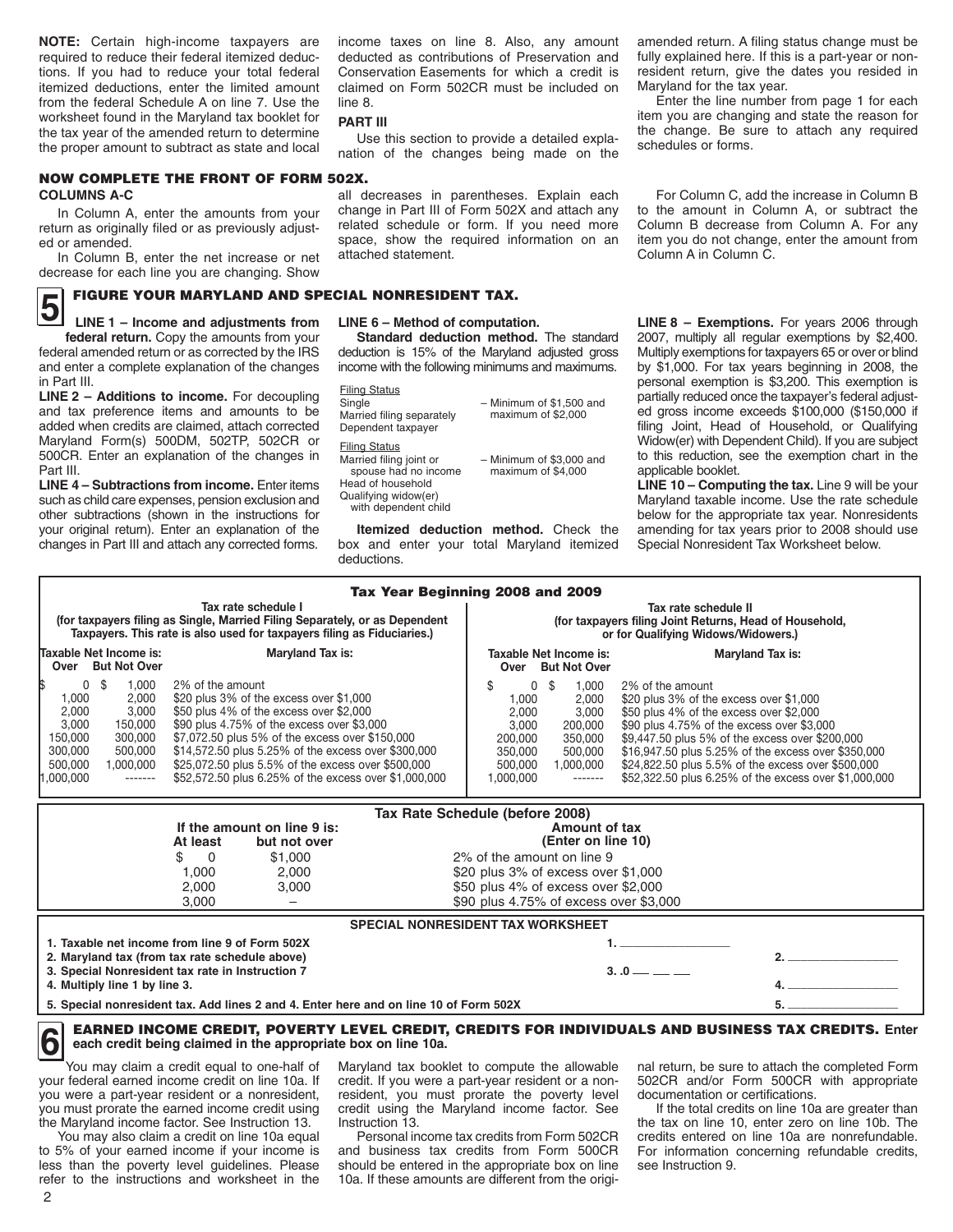ing the taxable net income from line 9 by the local tax rate shown on the following Local Tax Rate<br>Chart. Use the local tax rate for the county (or The local income tax is calculated by multiplythe last day of the tax year. Enter the result on ate Maryland tax booklet to compute the local<br>line 11. If you

Baltimore City) in which you resided on income tax. Use the worksheets in the appropri- See Instruction 13.

Ing the tax be taken the taxable 11.<br>A separate calculation of the earned income were a part-year resident, you must prorate the A separate calculation of the earned income were a part-year resident, you must prorate the credit is required when computing the local local credits using the Maryland income factor. credit is required when computing the local local credits using the Maryland income factor.<br>income tax. Use the worksheets in the appropri-<br>See Instruction 13.

| <b>Local and Special Nonresident Tax Rate Chart</b> |       |       |       |       |                               |       |       |       |       |  |  |  |
|-----------------------------------------------------|-------|-------|-------|-------|-------------------------------|-------|-------|-------|-------|--|--|--|
| <b>Subdivision</b>                                  | 2006  | 2007  | 2008  | 2009  | <b>Subdivision</b>            | 2006  | 2007  | 2008  | 2009  |  |  |  |
| <b>Baltimore City</b>                               | .0305 | .0305 | .0305 | .0305 | <b>Harford County</b>         | .0306 | .0306 | .0306 | .0306 |  |  |  |
| <b>Allegany County</b>                              | .0293 | .0293 | .0293 | .0293 | <b>Howard County</b>          | .0320 | .0320 | .0320 | .0320 |  |  |  |
| Anne Arundel County                                 | .0256 | .0256 | .0256 | .0256 | Kent County                   | .0285 | .0285 | .0285 | .0285 |  |  |  |
| <b>Baltimore County</b>                             | .0283 | .0283 | .0283 | .0283 | <b>Montgomery County</b>      | .0320 | .0320 | .0320 | .0320 |  |  |  |
| <b>Calvert County</b>                               | .0280 | .0280 | .0280 | .0280 | <b>Prince George's County</b> | .0320 | .0320 | .0310 | .0320 |  |  |  |
| Caroline County                                     | .0263 | .0263 | .0263 | .0263 | Queen Anne's County           | .0285 | .0285 | .0285 | .0285 |  |  |  |
| <b>Carroll County</b>                               | .0305 | .0305 | .0305 | .0305 | St. Mary's County             | .0305 | .0300 | .0300 | .0300 |  |  |  |
| Cecil County                                        | .0280 | .0280 | .0280 | .0280 | Somerset County               | .0315 | .0315 | .0315 | .0315 |  |  |  |
| <b>Charles County</b>                               | .0290 | .0290 | .0290 | .0290 | <b>Talbot County</b>          | .0225 | .0225 | .0225 | .0225 |  |  |  |
| Dorchester County                                   | .0262 | .0262 | .0262 | .0262 | <b>Washington County</b>      | .0280 | .0280 | .0280 | .0280 |  |  |  |
| <b>Frederick County</b>                             | .0296 | .0296 | .0296 | .0296 | <b>Wicomico County</b>        | .0310 | .0310 | .0310 | .0310 |  |  |  |
| <b>Garrett County</b>                               | .0265 | .0265 | .0265 | .0265 | <b>Worcester County</b>       | .0125 | .0125 | .0125 | .0125 |  |  |  |
|                                                     |       |       |       |       | Special Nonresident Tax       | .0125 | .0125 | .0125 | .0125 |  |  |  |



CONTRIBUTIONS TO THE CHESAPEAKE BAY AND ENDANGERED SPECIES FUND, . Chesapeake Bay and Endangered Species Fund, 13B for the Fair Campaign Financing Fund and 13C for the Maryland Cancer Fund.<br>Contributions to the campaign fund are limited to \$500 (\$1,000 on a joint return) per year. Any **8** CONTRIBUTIONS TO THE CHESAPEAKE BAY AND ENDANGERED SPECIES FUND,<br>**FAIR CAMPAIGN FINANCING FUND AND MARYLAND CANCER FUND.** Enter the amounts of your contribution in 13A for the<br>Chesapeake Bay and Endangered Species Fund **Chesapeake Bay and Endangered Species Fund, 13B for the Fair Campaign Financing Fund and 13C for the Maryland Cancer Fund. due or reduce your refund. Enter the total of your contributions in the appropriate columns. Additional information concerning the funds is contained in the Maryland tax booklet for the tax year of the amended return.** 

**9** TAXES PAID AND CREDITS. Write your taxes paid and credits on lines 15-20.

□ Enter the correct amounts on lines 15 through 19 and attach any additional or corrected W-2 statements, photocopies of cancelled checks or money orders for estimated account payments not credited on your original return. Attach corrected Form 502CR and other state returns, or corrected Form 500CR or Form 502H for the applicable year being amended.

**Refundable Earned Income Credit.** You may be eligible for a refundable earned income credit if one-half of your federal earned income credit is greater than your Maryland tax for years prior to 2008 and you have one or more dependents that you may claim as an exemption on your federal income tax return. Please refer to the Refundable Earned Income Credit Worksheet in the Maryland tax booklet, and enter the allowable credit on line 17.

**Refundable Income Tax Credits.** Enter the total of your refundable income tax credits on line 19. Beginning with tax year 2001 you must attach Form 502CR.

a. NEIGHBORHOOD STABILIZATION CREDIT**.** Beginning with tax year 1999, individuals certified by Baltimore City or Baltimore County as qualified for the neighborhood stabilization credit may claim a

 credit equal to the property tax credit granted by Baltimore City or Baltimore County. Attach a copy of the certification.

- b. H E R I T A G E S T R U C T U R E REHABILITATION TAX CREDIT. A credit is allowed for a percentage of qualified rehabilitation expenditures as certified by the Maryland Historical Trust. Attach a copy of Form 502H and certification.
- c. REFUNDABLE BUSINESS INCOME TAX CREDIT. See Form 500CR for instructions and qualifications.

**10 BALANCE DUE OR OVERPAYMENT.** Calculate the balance due or overpayment by subtracting the total on line 20 from the amount on line 14 and enter the result on either line 21 or line 22. **amount on line 14 and enter the result on either line 21 or line 22.** 

Enter the tax paid with the original return plus any additional tax paid after filing on line 23 (do not enter interest or penalty paid) OR enter the proportional return plus any additional tax paid after filing on line 23 overpayment from your original return plus any additional overpayments from prior amendments or adjustments on line 24.

#### **If there is an amount on line 21:**

- and line 21 is more than line 23, you owe additional tax. Enter the difference on line 26 and compute the interest due using the interest rates in Instruction 11.
- • and there is also an amount on line 24, you owe additional tax. Add the two together and enter the total on line 26. Compute the interest due. See Instruction 11.
- • and line 21 is less than line 23, you are due a refund. Enter the difference on line 25.
- • and line 22 is more than line 24, you are due **If there is an amount on line 22:**
- an additional refund. Enter the difference on line 25.
- • and there is also an amount on line 23, you are due an additional refund. Add the two together and enter on line 25.
- • and line 22 is less than line 24, you owe additional tax. Enter the difference on line 26 and compute the interest due using the interest rates in Instruction 11.

#### **Previous interest and penalty**

Interest and/or penalty charges for the year you are amending, whether previously paid or still outstanding, may be adjusted as a result of your amendment. Any payments made on the account have been applied first to penalty, then to interest and lastly to tax due. These payments may require reallocation depending on the result of the amendment. We will notify you of the net balance due or refund when we have completed processing your Form 502X.

**NOTE:** If all or part of the overpayment on your original return was credited to an estimated tax account for next year, we cannot reduce or remove this credit without specific authorization from you. If you have a balance due, and wish to apply monies credited to a 2010 estimated tax account, please attach written authorization for the amount to be removed. Interest charges are assessed even if the balance due is removed from the 2010 account.